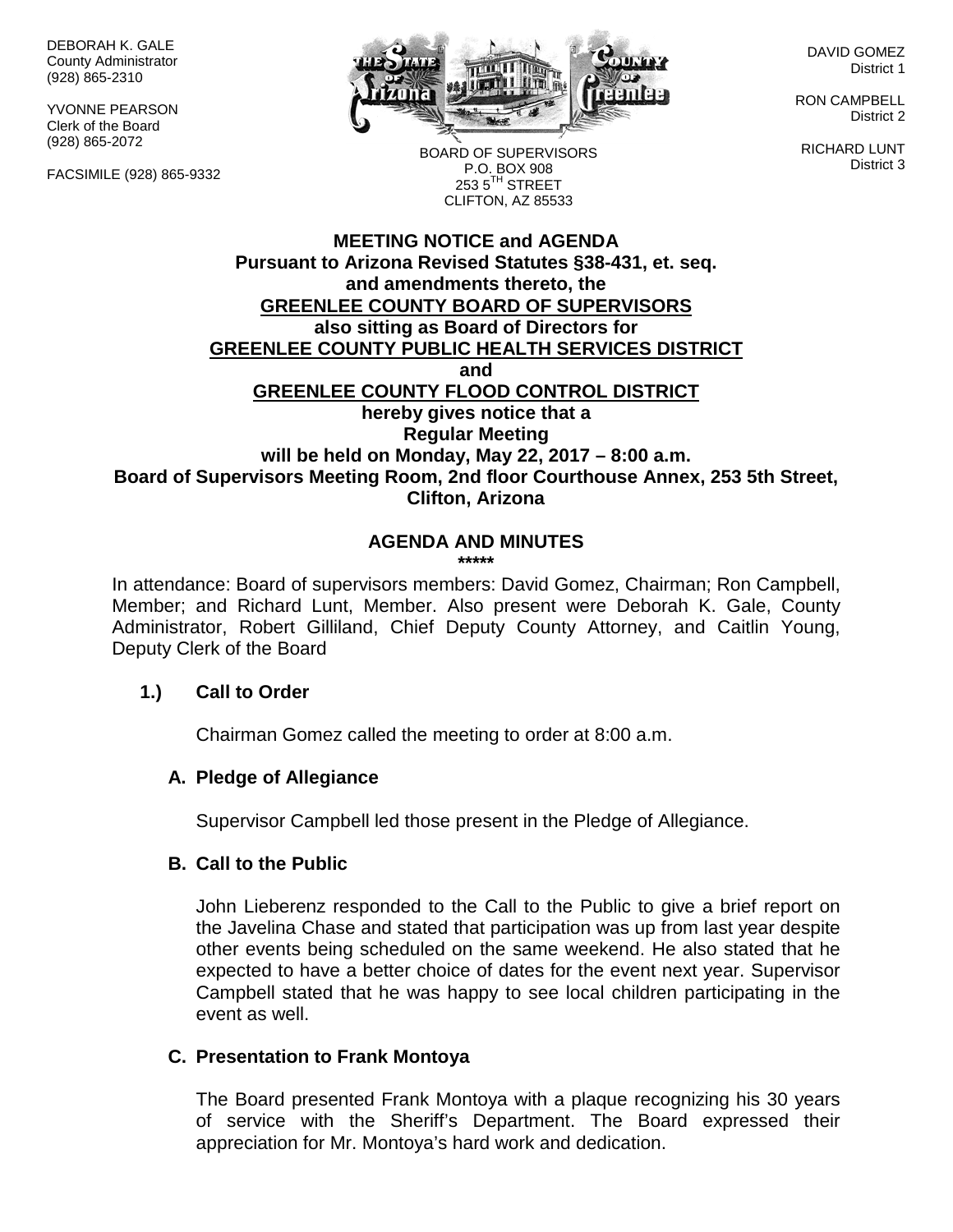- **2.) PUBLIC HEALTH SERVICES DISTRICT – the Board of Supervisors will convene as the Board of Directors of the Greenlee County Public Health Services District and will reconvene as the Board of Supervisors following consideration of these items:**
	- **A. Consent Agenda**
		- **1. Clerk of the Board: Consideration of approval of Public Health Services District expense warrants in excess of \$1,000.00**
		- **2. Health & County Services Director: Consideration of approval of SouthEastern Arizona Governments Organization Area Agency on Aging, Region VI sub-award amendment #115-17 increasing the total award by \$1,452.00**

Upon motion by Supervisor Campbell, seconded by Supervisor Lunt, and carried unanimously, the Board approved the Public Health Services District Consent Agenda as presented.

# **3.) Carol Telles, Clifton Ranger, Apache-Sitgreaves National Forest A. Apache-Sitgreaves National Forest Update**

Ms. Telles reported that there were no fire restrictions for the season as of yet. She said that the Forest Service would continue to monitor conditions and issue fire restrictions when needed. She reported that there is a 10 man crew on standby for if a situation occurs. A new restroom will be installed at Juan miller Campground and trees will be cleared to make room for new campgrounds. Environmental assessments should be completed by the end of June. She reported that the Forest Service was working with Game and Fish to help with big game retrieval. She reported that Morenci Schools participated in Blackjack Days, where about 150 third graders traveled to the campgrounds and participated in educational activities. She reported that the Forest Service received federal funding for the rest of Fiscal Year 2017, but that the Fiscal Year 2018 budget was expected to be cut and money shifted to Homeland Security. Finally she reported that a new district ranger has been assigned to take her place following her retirement. She reflected on a successful partnership with the Board of Supervisors. The Board expressed appreciation for her dedication and presented her with a plaque honoring her years of service.

# **4.) Ákos Kovach, Economic Development Coordinator A. Economic Development Planning Update**

Mr. Kovach requested that resident Daniel Cervantez be allowed to speak briefly as he had been late and missed the Call to the Public. Mr. Cervantez reminded the board that local restaurant Margo's had briefly opened a bakery but closed it due to some problems. Mr. Cervantez announced that he had brought pastries for the Board to try from a different baker in Silver City and that he was trying to persuade the owner of Margo's to reopen the bakery in Clifton. The Board thanked him for the pastries. Mr. Kovach spoke about the visitor centers in the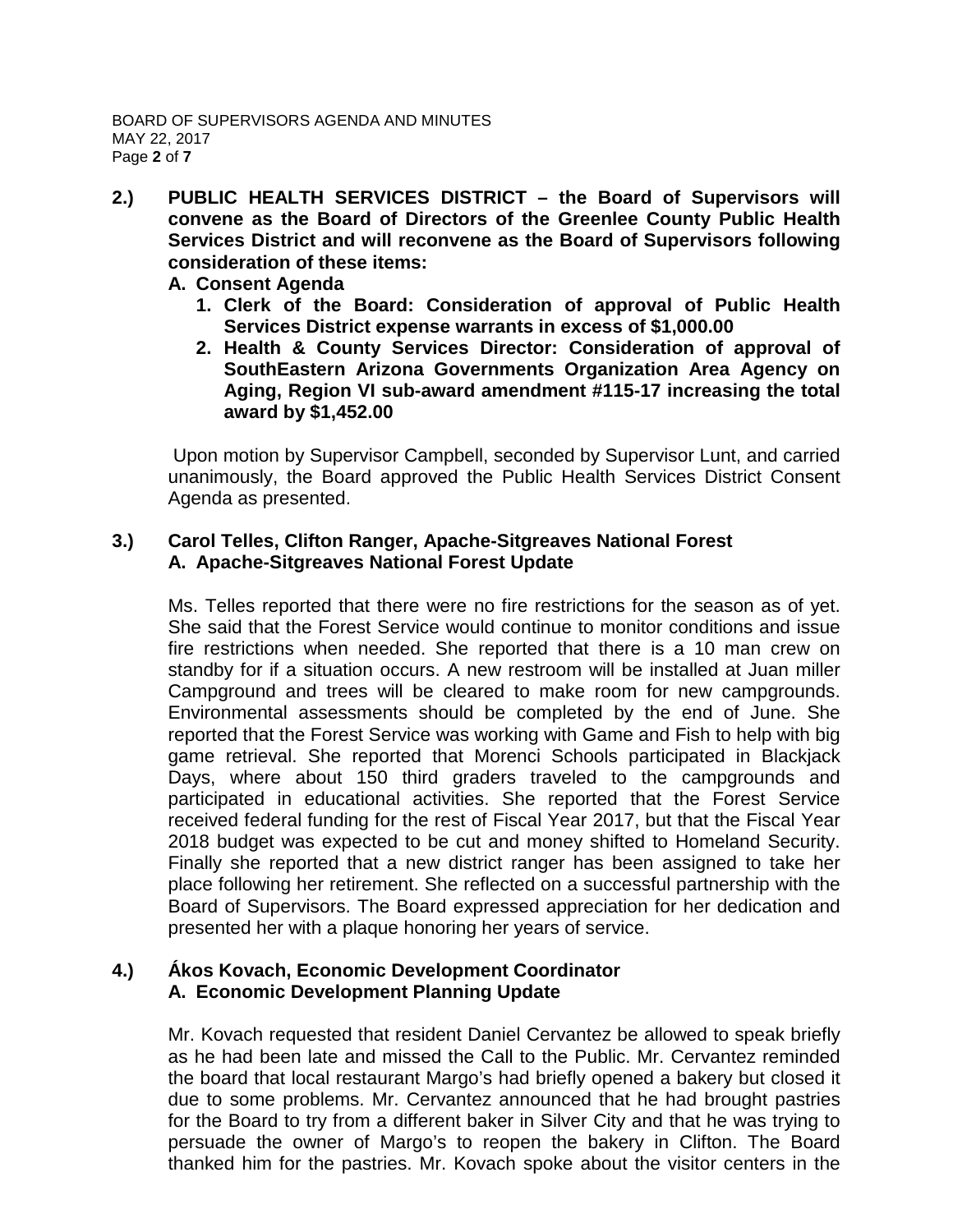county and also about the importance of training local businesses to answer questions from visitors. He talked about the possibility of bringing back the World Class Customer Services trainings that had been held in the past. He reported that the Clifton Librarian prints out issues of the Clarion for the public to read when they visit the Library. He stressed the importance of local residents to provide information about upcoming events so that the word could be sent out and hopefully raise attendance at those events. He announced that the Morenci Society for Mining, Metallurgy, and Exploration would be hosting the next Chamber of Commerce Mixer at Union Hall on Chase Creek. He reported about a presentation given by himself and Supervisor Lunt in Duncan about the possibility of seeing a new banking institution in Duncan. They asked the community to write letters of support to a couple of financial institutions that are interested in placing a location in Duncan. He reported that he has been talking to developers about the possibility of developing housing in the county. He talked about a mud volleyball event that would be held at the fairgrounds on June  $2^{nd}$ , and an All Stars football tournament on June 3<sup>rd</sup>.

# **5.) Kay Gale, County Administrator A. County and State budget and legislative issues**

Mrs. Gale reported that a bill concerning Secure Rural Schools funding was being introduced in the House, and that she was waiting to see how that moves forward. She announced that the budget has been submitted to the Governor and that today was the last day for him to sign or veto. If signed, it would go into effect in August. She announced that there was a possibility of a couple Special Sessions this year, concerning the Affordable Care Act and Tribal Gaming. She talked about the upcoming CSA Summit in October in Maricopa County where the supervisors would discuss legislation for the next year.

# **B. Calendar of Events**

The Calendar of Events was reviewed

# **6.) Consent Agenda**

- **A. Clerk of the Board: Consideration of approval of expense warrants in excess of \$1,000.00 – Voucher 1077; 1078**
- **B. Chief Finance Officer: Consideration of approval of general fund loans in the amount of \$65,088.03 to be reimbursed upon receipt of funds: Fund 159 - \$42.86; Fund 219 - \$26,255.24; Fund 243 - \$18,963.29; Fund 601 - \$19,826.64**
- **C. Public Works Manager – Facilities/Fleet: Consideration of approval of Client Support Agreement with Empire Power Systems for maintenance of four (4) emergency generators effective May 2017 through April 2018 in an amount not to exceed \$13,236.00 to be paid with budgeted emergency management funds**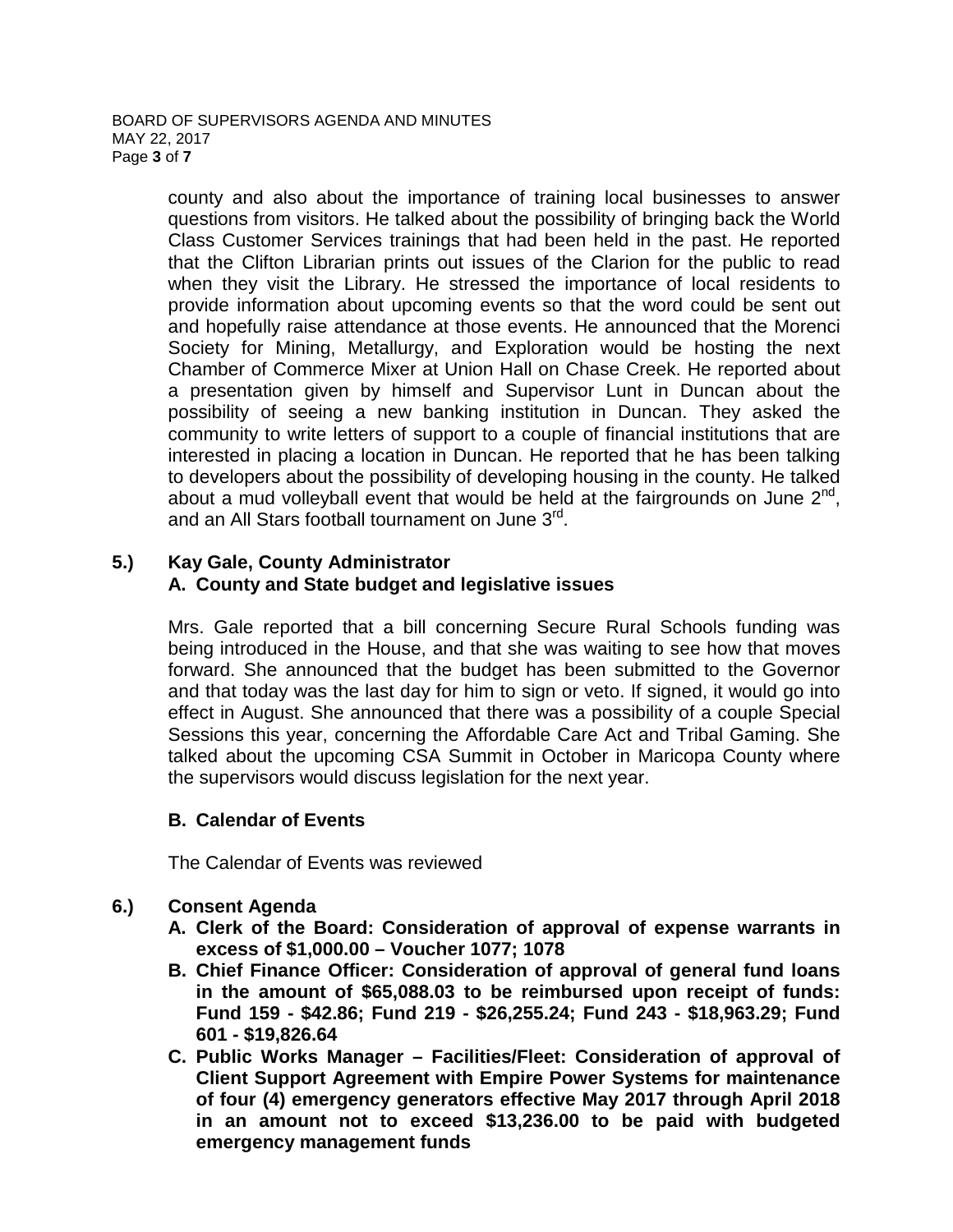- **D. County Engineer: Consideration of approval of construction contract with Building Excellence for construction of the South Annex**
- **E. Chief Probation Officer: Consideration of approval of of Fiscal Year 2017/2018 Arizona Supreme Court Juvenile Justice Services Division, Family Counseling Program Resolution in the amount of \$1,100.00 requiring matching funds to be paid with budgeted Probation Funds**

Upon motion by Supervisor Lunt, Seconded by Supervisor Campbell, and carried unanimously, the Board approved the Consent Agenda as presented.

### **7.) Supervisor Reports**

### **Supervisor Richard Lunt A. Arizona Small Counties Forum**

Supervisor Lunt attended this meeting and said that they met with Senators Pratt and Dalessandro, and heard their views on what happened in the Session, and discussed a few issues that the counties would be facing in the next couple of years.

# **B. County Supervisors Association Board Meeting**

Supervisor Lunt reported that there was a presentation on AHCCCS. Craig Sullivan gave a debriefing on bills that might have an effect on counties.

# **C. Eastern Arizona Counties Organization Meeting**

Supervisor Lunt attended this meeting where they talked about the Legislative Field Trip possible dates. He explained that the Field trip is where the Counties take the legislators out and show them some of the issues they are dealing with. They also went over Eastern Arizona Counties Organization's letter to ADOT concerning the 5 year plan.

#### **D. State Transportation Board Meeting**

Supervisor Lunt attended this meeting and testified on behalf of Greenlee County. He noted that some of the highways in Greenlee County have seen some increase in use. He also spoke about the continued effort to maintain safety during the I-10 Closures and detours through Duncan.

Kay Gale reminded Supervisor Lunt that they had spoken about the Mexican Grey Wolf issue at the Eastern Arizona Counties Organization meeting.

#### **Supervisor David Gomez**

**A. Arizona Small Counties Forum**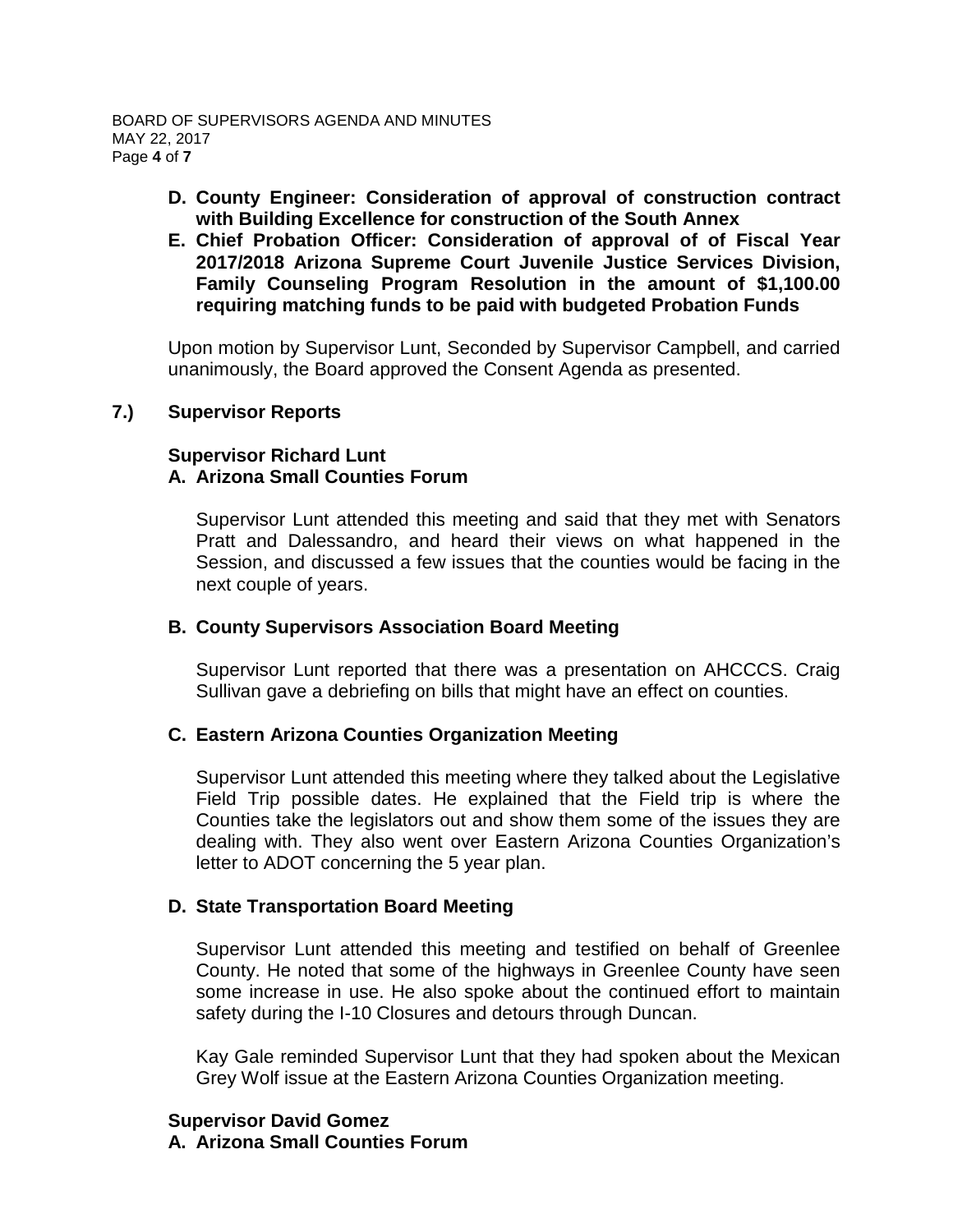Supervisor Gomez attended this meeting and echoed the comments by Supervisor Lunt.

## **B. County Supervisors Association Board Meeting**

Supervisor Gomez attended this meeting and echoed the comments by Supervisor Lunt. He added that he had been surprised to find out that 28% of the state was covered by the Arizona Health Care Cost Containment System program.

### **C. Eastern Arizona Counties Organization Meeting**

Supervisor Gomez attended this meeting and echoed the comments by Supervisor Lunt.

### **8.) Budget Work Session – Fiscal Year 2017/2018 Budget**

Kay Gale stated that there was a correction of the Department of Revenue's

She also advised that there was a decrease for the College Tuition payments in the amount of \$13,500.00

Dave Manuz, Public Works Director – Roads, described some of the accomplishments that his department had made in the past year, including:

- installing culverts
- maintaining cattle-guards,
- Airport Drainage Project
- ect.

He listed some of the projects that were a work in progress:

- working on the foundation for the new South Annex Building
- Replacing dirt at the fairgrounds
- Landfill worked on the tire compound
- Reduced the equipment idle time in half, which reduces hours and maintenance.

Some of the departments goals are:

- Continued improvements to roads and facilities
- Provide a safe and professional work environment
- Lower fuel and equipment costs
- Closure on front entrance on landfill and install new fence and gate.
- Remove rocks and berms on shoulders.
- Chip-seal in Skyline, Wards Canyon roads and Verde Lee/ Loma Linda area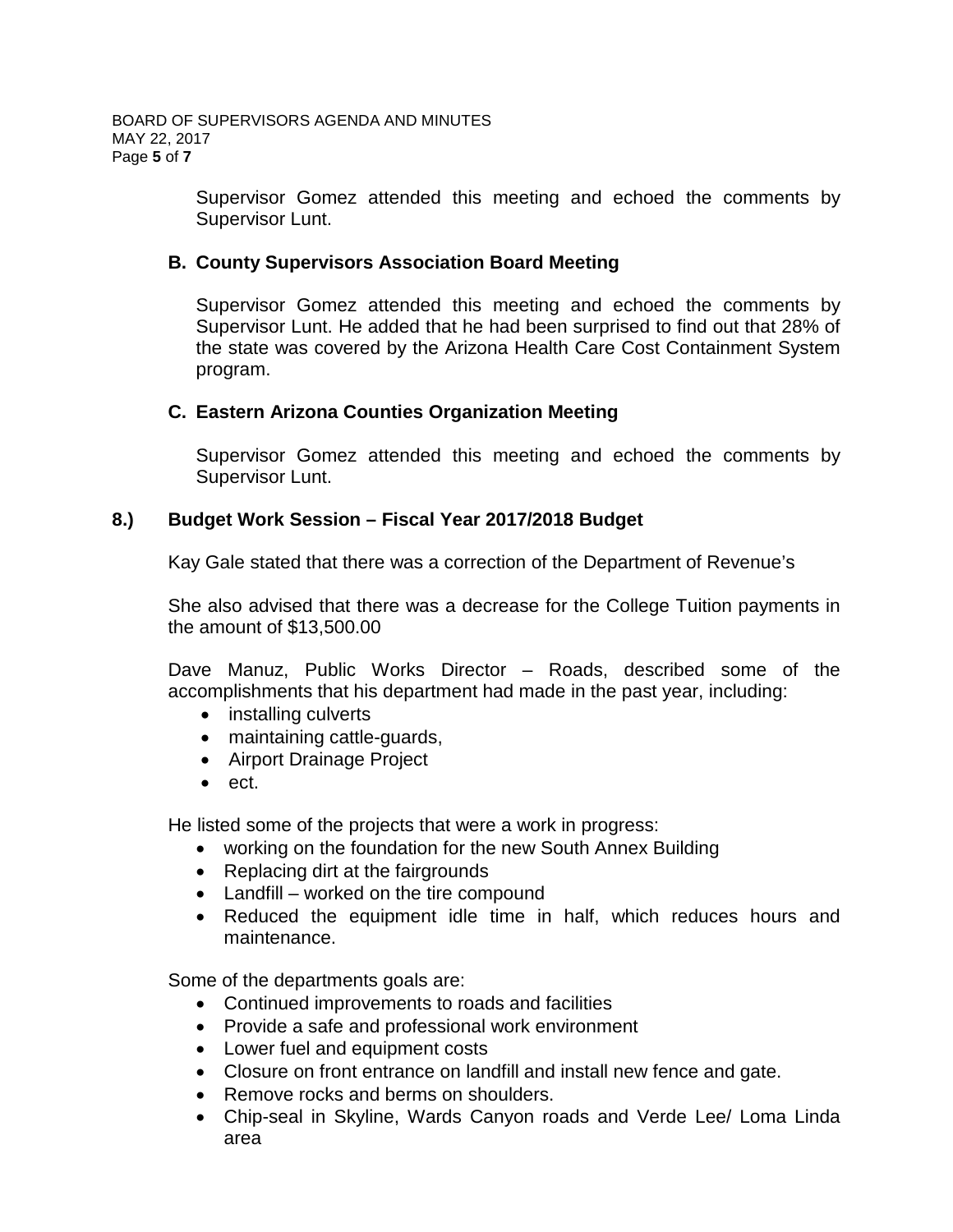#### BOARD OF SUPERVISORS AGENDA AND MINUTES MAY 22, 2017 Page **6** of **7**

Comparison of FY15-16 and FY 16-17

- Roads decreased costs in 16-17 due to maintaining culverts, preventing water from running across the road and causing damage.
- More work on cattle-guards and shoulder work
- Operating equipment stayed the same, due to the nature of the work.
- Storm damage costs increased from last year due to obtaining a permit from FMI to work on Wards Canyon road. Costs are expected to go down in the next year due to the improvements made to the drainage system.
- Training has gone up,
- Hauling material, numbers are down.
- Fuel costs are steady with last year
- Decrease in motor grader tire purchases 7 less tires than last year
- Heavy equipment purchased more than last year

He talked about the projected chip seal costs for FY17/18:

- Would like to move up the chip seal projects for some areas to next year due to damage developing in those areas that would be alleviated by chip sealing. Would prevent major repairing costs in the future.
- Estimated crack seal costs: \$
- Estimated chip seal costs: \$

Tony Hines, Public Works Manager – Facilities, listed some of the projects for the fairgrounds:

- He advised the Board that they were provided hardhats and vests for when they visited the South Annex construction site.
- Electrical consumption is expected to rise with the completion of the South Annex building.
- Improvements were made to the electrical system in Vendor Row to accommodate vendors who need a higher power supply.
- The maintenance workers do daily water well checks as well as checking the pressure tanks.
- Monthly building and office inspections are being done by maintenance employees to prepare for surprise inspections from ACIP and Fire Marshal
- Arena lights were changed to LEDs, which dropped electrical costs
- The sound system for the arena is to be replaced.
- Coolers for the exhibit building will also be replaced
- Exhibit building flooring needs to be removed and replaced. \$70,000 estimated cost
- The Horse stalls were damaged in a storm and need to be replaced or removed; Mr. Hines shared some options to deal with those.
- DVEC is expected to do work/possible replace a transformer due to the arena lights malfunctioning.

Kay Gale spoke about the Health department budget: